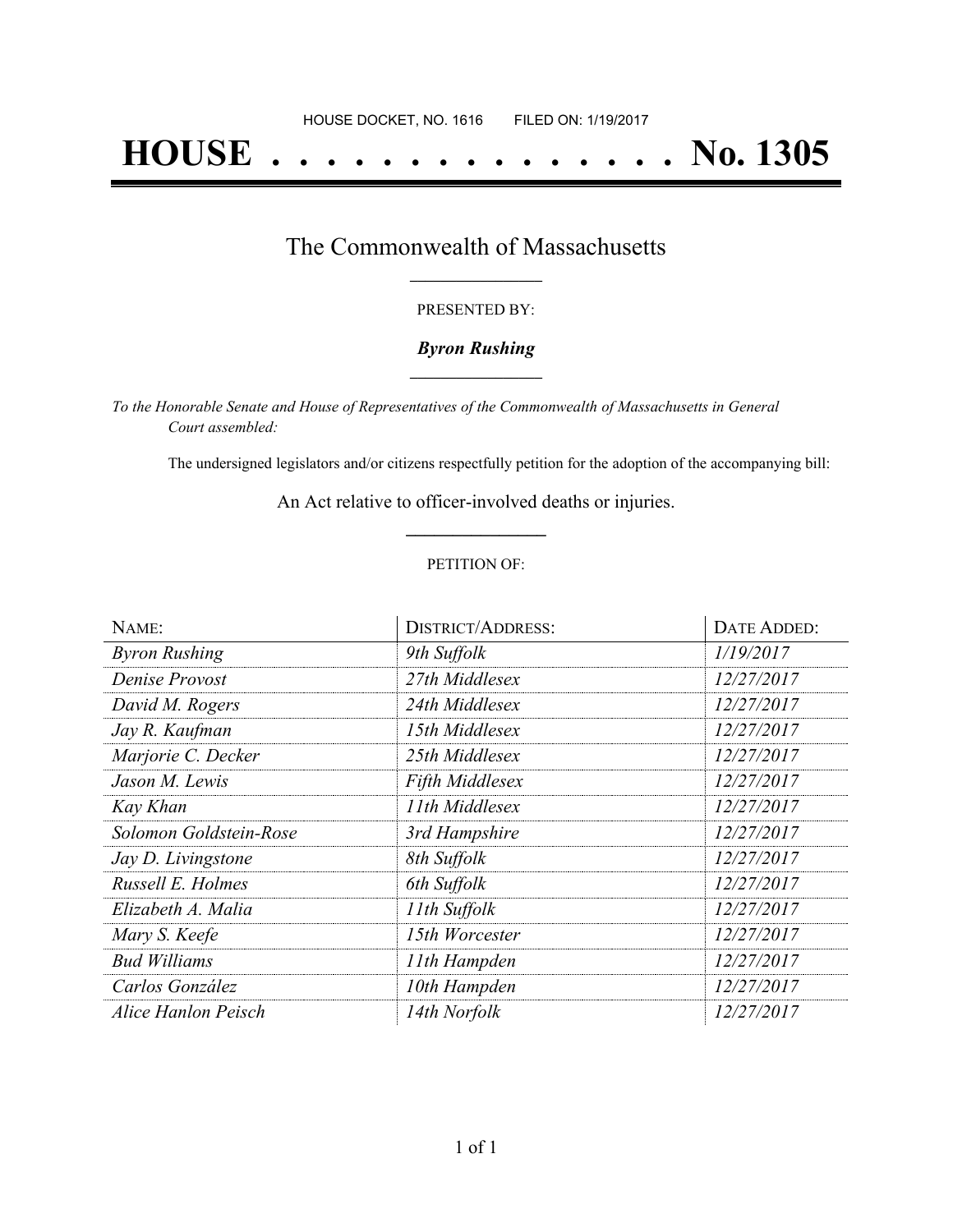## **HOUSE . . . . . . . . . . . . . . . No. 1305**

By Mr. Rushing of Boston, a petition (accompanied by bill, House, No. 1305) of Byron Rushing and others relative to officer-involved injury or death law enforcement protocol and incident reporting. Public Safety and Homeland Security.

## The Commonwealth of Massachusetts

**In the One Hundred and Ninetieth General Court (2017-2018) \_\_\_\_\_\_\_\_\_\_\_\_\_\_\_**

**\_\_\_\_\_\_\_\_\_\_\_\_\_\_\_**

An Act relative to officer-involved deaths or injuries.

Be it enacted by the Senate and House of Representatives in General Court assembled, and by the authority *of the same, as follows:*

| 1              | SECTION 1. Chapter 12 of the General Laws, as appearing in the 2014 Official Edition,                |
|----------------|------------------------------------------------------------------------------------------------------|
| 2              | is hereby amended by inserting after section 33 the following section:-                              |
| 3              | Section 34.                                                                                          |
| $\overline{4}$ | (a) Definitions. The following terms, as used in this section, shall have the following              |
| 5              | meanings unless the context requires otherwise:--                                                    |
|                |                                                                                                      |
| 6              | "Deadly weapon", a firearm or any object manifestly designed, made, or adapted for the               |
| 7              | purpose of inflicting death or serious bodily injury; or any object that in the manner of its use is |
| 8              | capable of causing death or serious bodily injury.                                                   |
|                |                                                                                                      |
| 9              | "Law enforcement agency", a police department, regional law enforcement council, so-                 |
| 10             | called, or cooperative or other joint task force or other entity with employees duly and properly    |
| 11             | authorized to enforce the laws of the Commonwealth.                                                  |
|                |                                                                                                      |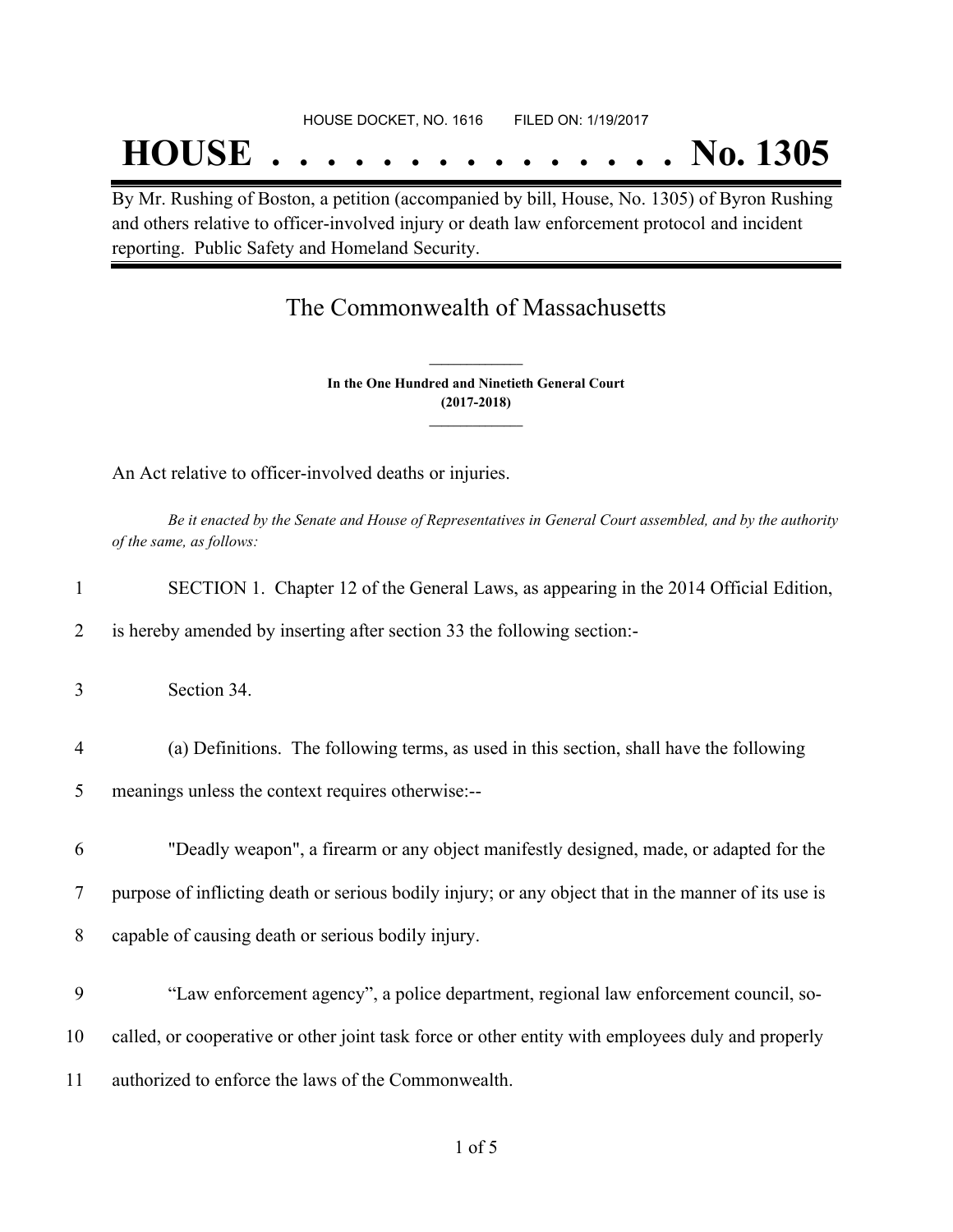"Law enforcement officer", an employee or agent of a law enforcement agency.

| 13 | "Officer-involved injury or death", an event during which a law enforcement officer               |
|----|---------------------------------------------------------------------------------------------------|
| 14 | discharges a firearm as defined by section 121 of chapter 140 of the General Laws causing injury  |
| 15 | or death to another; fires any portable device or weapon from which an electrical current,        |
| 16 | impulse, wave or beam may be directed as described in section 131J of chapter 140 of the          |
| 17 | General Laws causing injury or death to another; or engages in a physical altercation with a      |
| 18 | member of the public who sustains serious bodily injury as a result.                              |
| 19 | "Serious bodily injury", bodily injury which results in a permanent disfigurement,                |
| 20 | protracted loss or impairment of a bodily function, limb or organ, or substantial risk of death.  |
| 21 | (b) Uniform Protocol. The office of the attorney general shall create a uniform protocol          |
| 22 | for reporting by law enforcement agencies related to officer-involved injuries or deaths. The     |
| 23 | uniform protocol shall require reporting of the following information regarding each incident:    |
| 24 | (1)<br>the reporting law enforcement agency;                                                      |
| 25 | date of the reported incident;<br>(2)                                                             |
| 26 | location of the reported incident;<br>(3)                                                         |
| 27 | age, gender, race and ethnicity of each officer involved;<br>(4)                                  |
| 28 | the age, gender, and race or ethnicity of each injured or deceased person involved,<br>(5)        |
| 29 | if known; and, if unknown, a description of the inquiry undertaken to ascertain that information; |
| 30 | whether the person was injured or died as a result of the incident;<br>(6)                        |
| 31 | a description of the injuries sustained by each injured person;<br>(7)                            |

of 5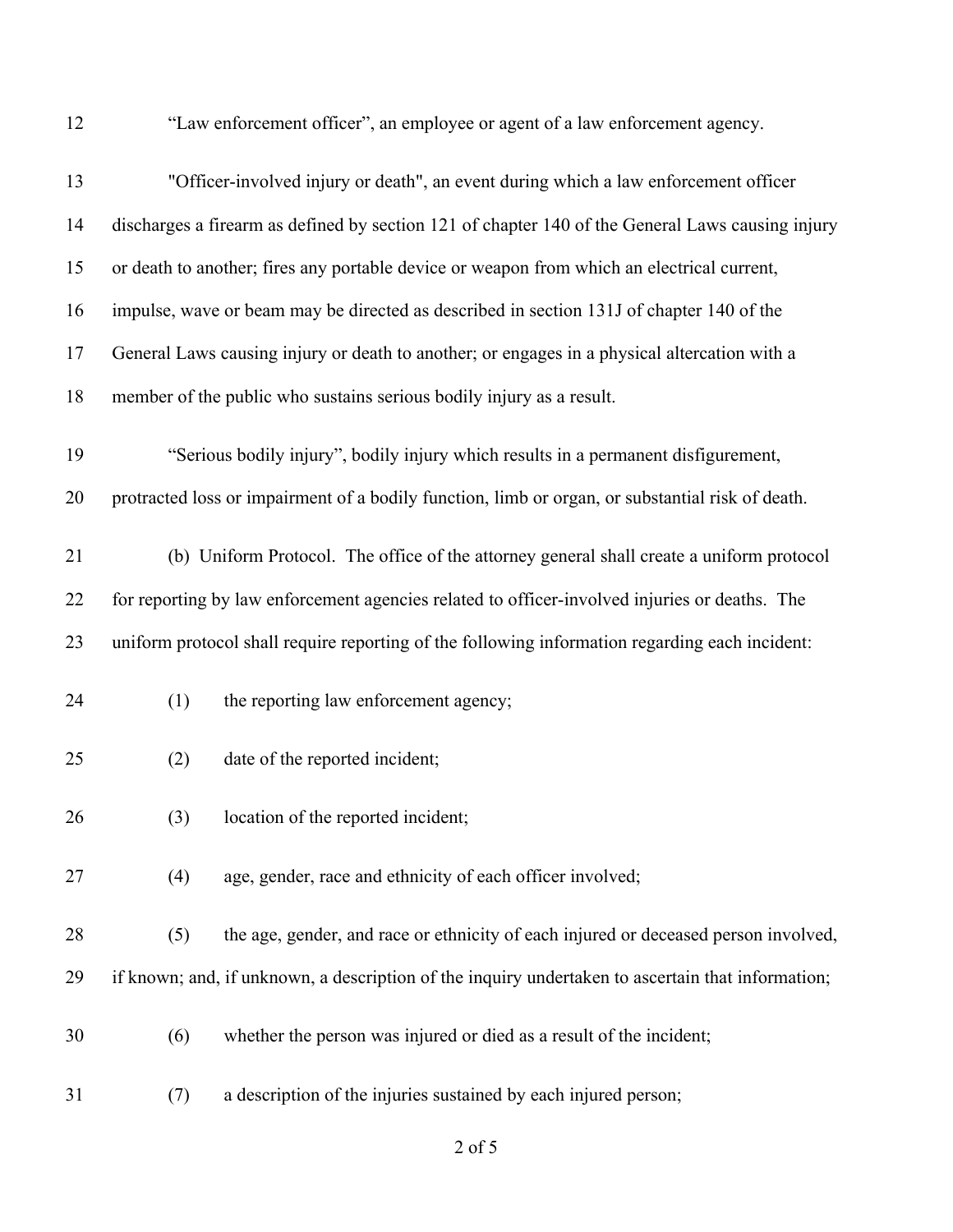| 32 | whether and in what manner each injured or deceased person used, exhibited, or<br>(8)              |
|----|----------------------------------------------------------------------------------------------------|
| 33 | possessed a deadly weapon during the incident;                                                     |
| 34 | whether each injured or deceased person exhibited signs or symptoms of mental<br>(9)               |
| 35 | illness or impairment at the time of the incident;                                                 |
| 36 | whether each officer involved was on duty during the incident;<br>(10)                             |
| 37 | whether each officer involved was in uniform during the incident;<br>(11)                          |
| 38 | whether the incident occurred during or as a result of:<br>(12)                                    |
| 39 | (A) an emergency call or request for assistance, and a description of the facts and                |
| 40 | circumstances;                                                                                     |
| 41 | (B) the execution of a warrant or other enforcement action; or                                     |
| 42 | (C) a hostage-taking, a barricade, or other emergency situation.                                   |
| 43 | (c) Incident Reporting. Beginning at the start of the fiscal year following the effective          |
| 44 | date of this act, each law enforcement agency within the commonwealth shall report to the          |
| 45 | Attorney General information regarding all officer-involved injuries or deaths. Not later than 30  |
| 46 | days after an officer-involved injury or death, the law enforcement agency employing the officer   |
| 47 | involved in the incident shall complete and submit to the office of the attorney general a report  |
| 48 | using the uniform protocol described in subsection (b); and, if the agency maintains a website,    |
| 49 | post the report online. Not later than 5 days after receiving a report, the office of the attorney |
| 50 | general shall post the report on its website. If no officer-involved injuries or deaths have       |
| 51 | occurred during any three-month period of January through March, April through June, July          |

of 5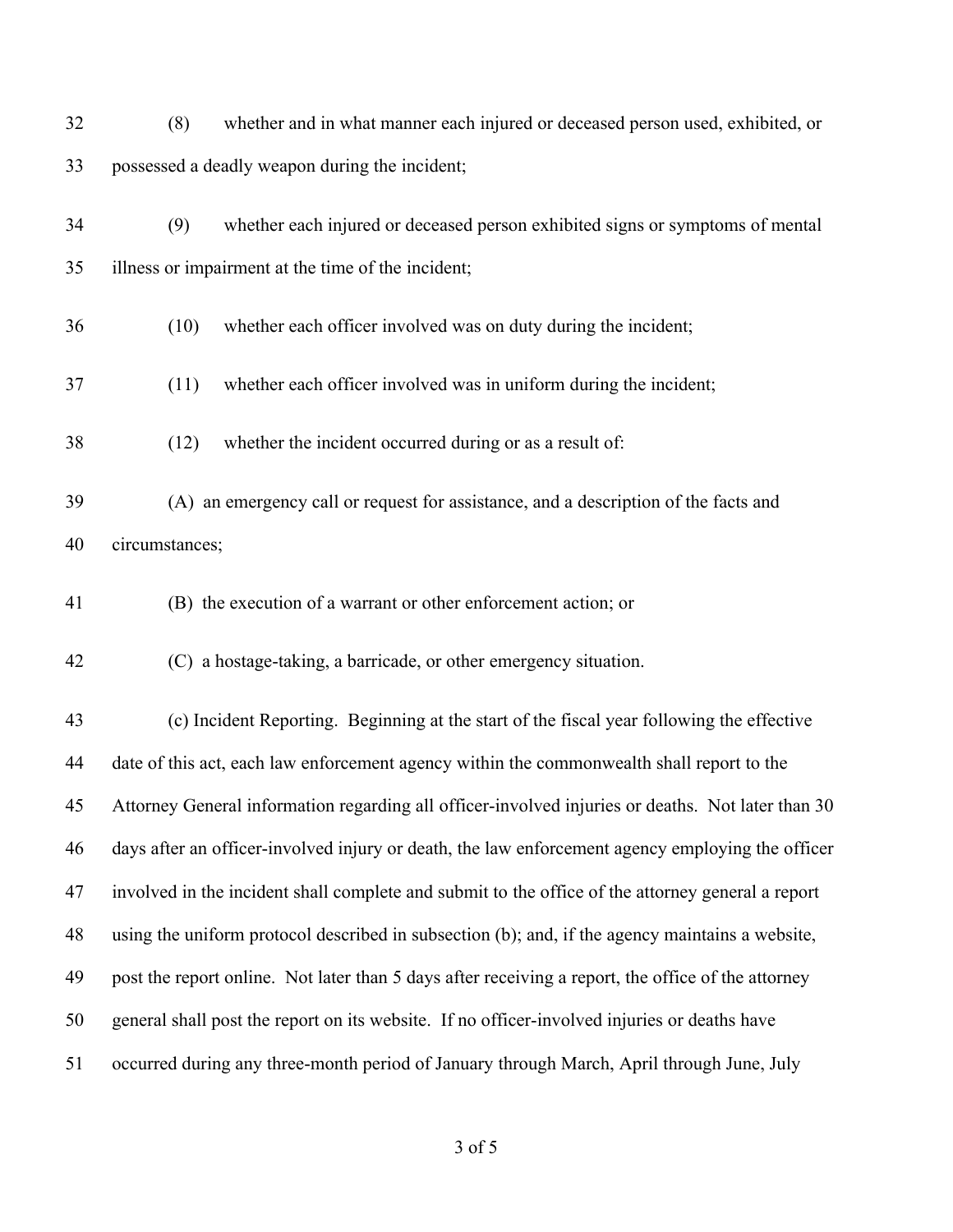through September and October through December, the agency shall submit a "no incident" report to the office of the attorney general in a manner prescribed by that office.

| 54 | (d) Reduction of Funding. A law enforcement agency that fails to comply with                       |
|----|----------------------------------------------------------------------------------------------------|
| 55 | subsection (c) shall be ineligible to apply for federal and other grant funds. The office of the   |
| 56 | attorney general shall notify the Executive Office of Public Safety and Security concerning the    |
| 57 | reasons for an agency's ineligibility and shall afford the agency an opportunity prior to any such |
| 58 | notification to contest a finding that the agency is out of compliance. The office of the attorney |
| 59 | general shall notify the Executive Office of Public Safety promptly when an agency                 |
| 60 | demonstrates renewed compliance for a period of three consecutive months, and the agency's         |
| 61 | eligibility to apply for grant funding shall be restored.                                          |
| 62 | (e) Study and Annual Report Required. The attorney general shall prepare an annual                 |
| 63 | report regarding all officer-involved injuries or deaths that occurred during the preceding fiscal |
| 64 | year. The report shall include:                                                                    |
| 65 | (1) the total number of officer-involved injuries or deaths;                                       |
| 66 | (2) the number of officer-involved injuries or deaths by law enforcement agency;                   |
| 67 | (3) the entirety of data reported using the uniform protocol described in subsection (b);          |
| 68 | (4) any operational, policy, regulatory, or legislative recommendations to reduce the              |
| 69 | number and seriousness of officer-involved injuries or deaths.                                     |
| 70 | On or before September 30, the attorney general shall submit the report to the governor,           |
| 71 | the secretary of public safety and security, the clerks of the house of representatives and the    |
| 72 | senate, the joint committee on the judiciary, the joint committee on public safety and homeland    |

of 5